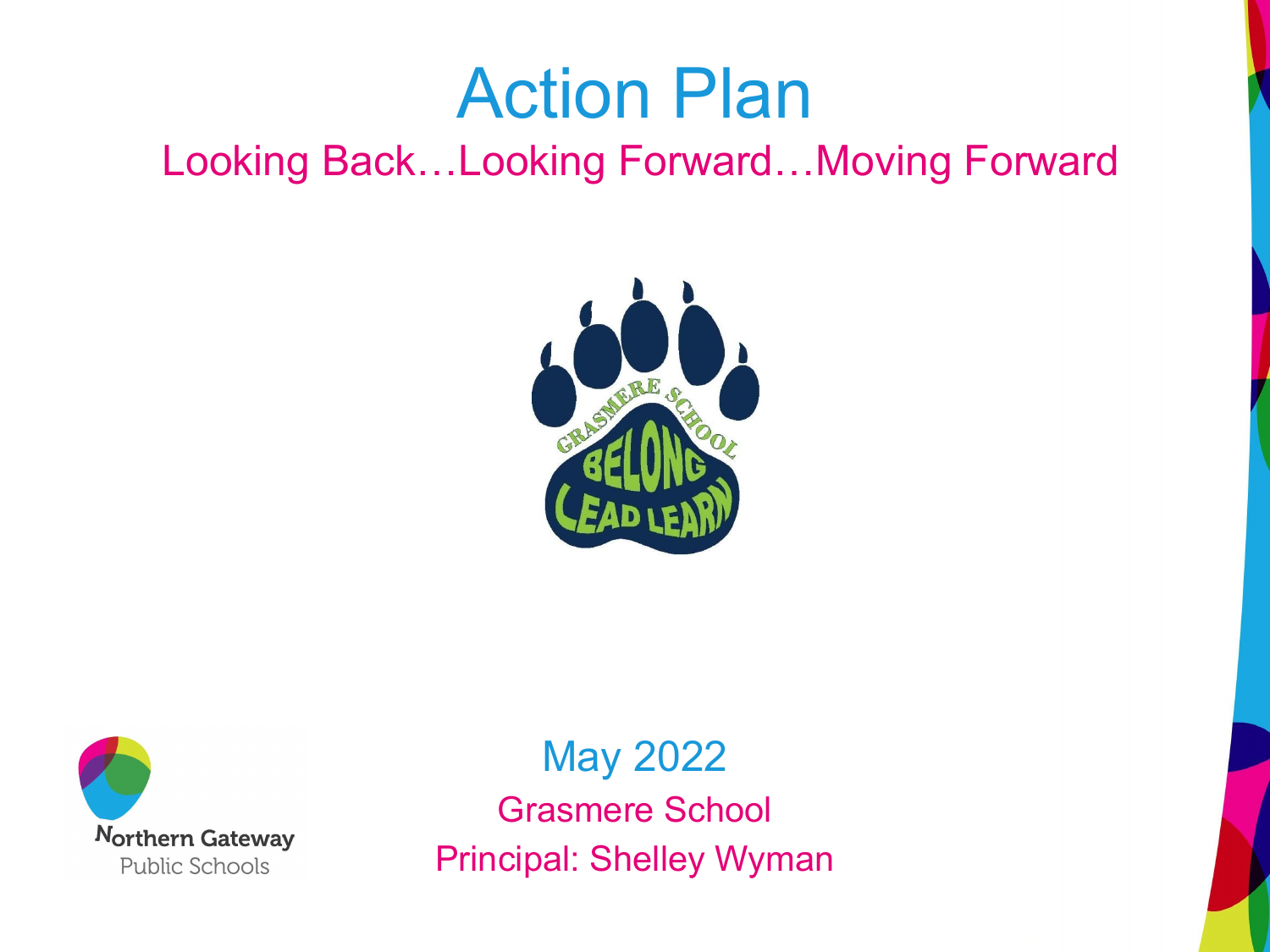## New Template

| <b>Celebrations:</b>                                                                                                                                                                                                                                                      | Grasmere has a strong school culture, with an emphasis on building and strengthening connections<br>with and among students. |                                                                                                                                                                                                                          |                                                                                                  |  |
|---------------------------------------------------------------------------------------------------------------------------------------------------------------------------------------------------------------------------------------------------------------------------|------------------------------------------------------------------------------------------------------------------------------|--------------------------------------------------------------------------------------------------------------------------------------------------------------------------------------------------------------------------|--------------------------------------------------------------------------------------------------|--|
| Connection: Our objective is to re-establish cross grade collaboration and leadership activities. These targeted curricular and<br>social emotional intervention activities serve to strengthen the connections between students and staff and enhance school<br>culture. |                                                                                                                              |                                                                                                                                                                                                                          |                                                                                                  |  |
| <b>Process: These are the Specific</b><br><b>Strategies used to meet your</b><br>objectives                                                                                                                                                                               |                                                                                                                              | <b>Authentic Application: This is where</b><br>the measurements, and timelines<br>are outlined                                                                                                                           | Reflection: This is where the data is<br>outlined and analysis of how the process<br>is working. |  |
| multi grades                                                                                                                                                                                                                                                              | Use intervention blocks and school<br>wide centres as an opportunity for staff<br>to connect and support students in         | Intervention blocks and school wide<br>centres embedded in timetables<br>Meaningful activities established to<br>meet needs of students<br>Cross grade groupings configured that<br>support collaboration and connection |                                                                                                  |  |
| connection, between and among<br>students and staff.                                                                                                                                                                                                                      | Re-implementing lunchtime intramurals<br>and student leadership groups will<br>allow for cross grade collaboration and       | Intramurals and student leadership<br>groups established in September<br>Intramural teams come together<br>several times a month for collaborative<br>activity opportunities.                                            |                                                                                                  |  |